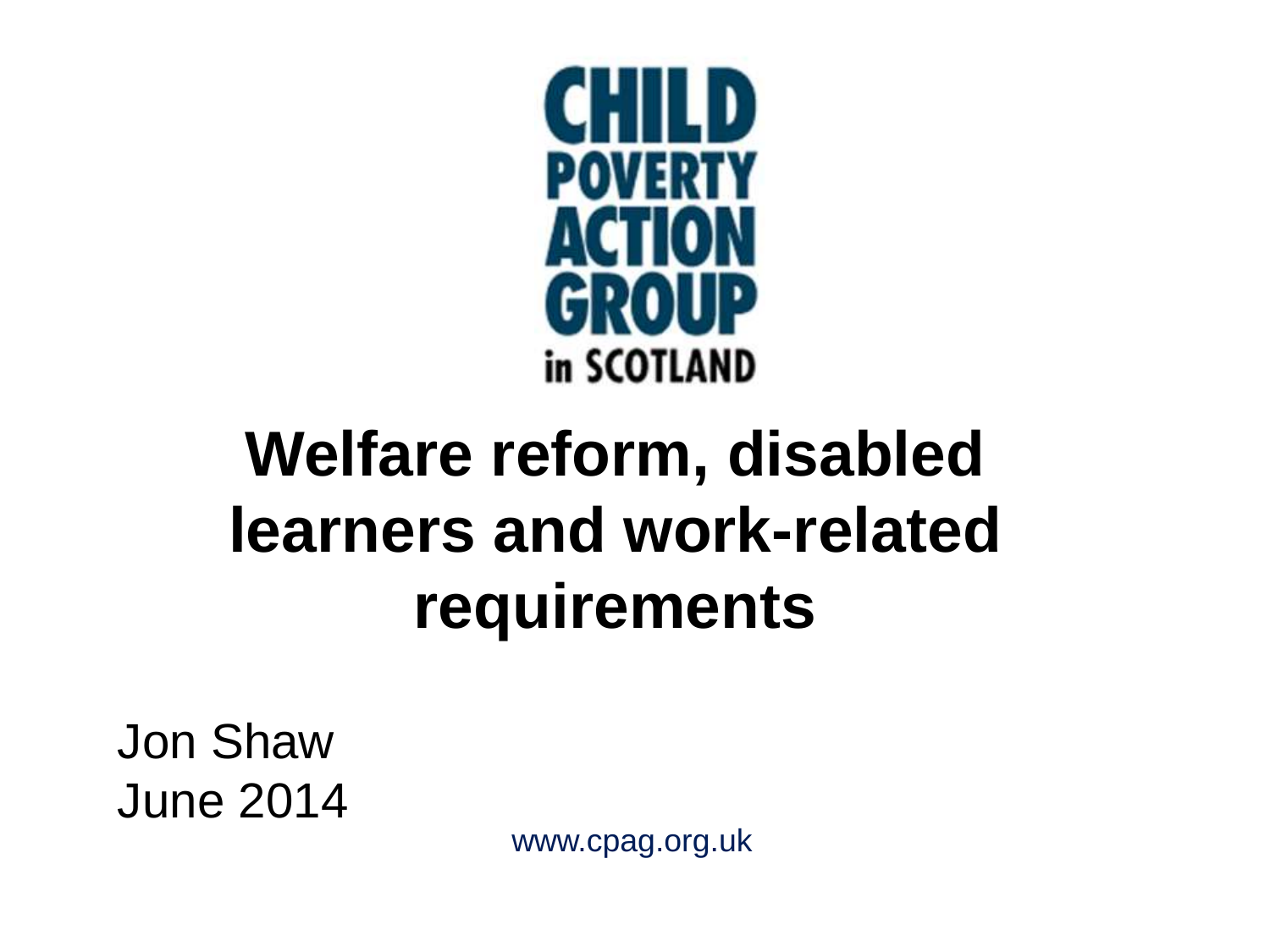### **Overview**



#### **Welfare reforms affecting disabled students**

- Disability living allowance to personal independence payment
- Universal credit
- Problems caused by benefit changes for full-time students

#### **ESA and conditionality requirements**

- Who is affected
- What requirements can be imposed
- Sanctions for ESA claimants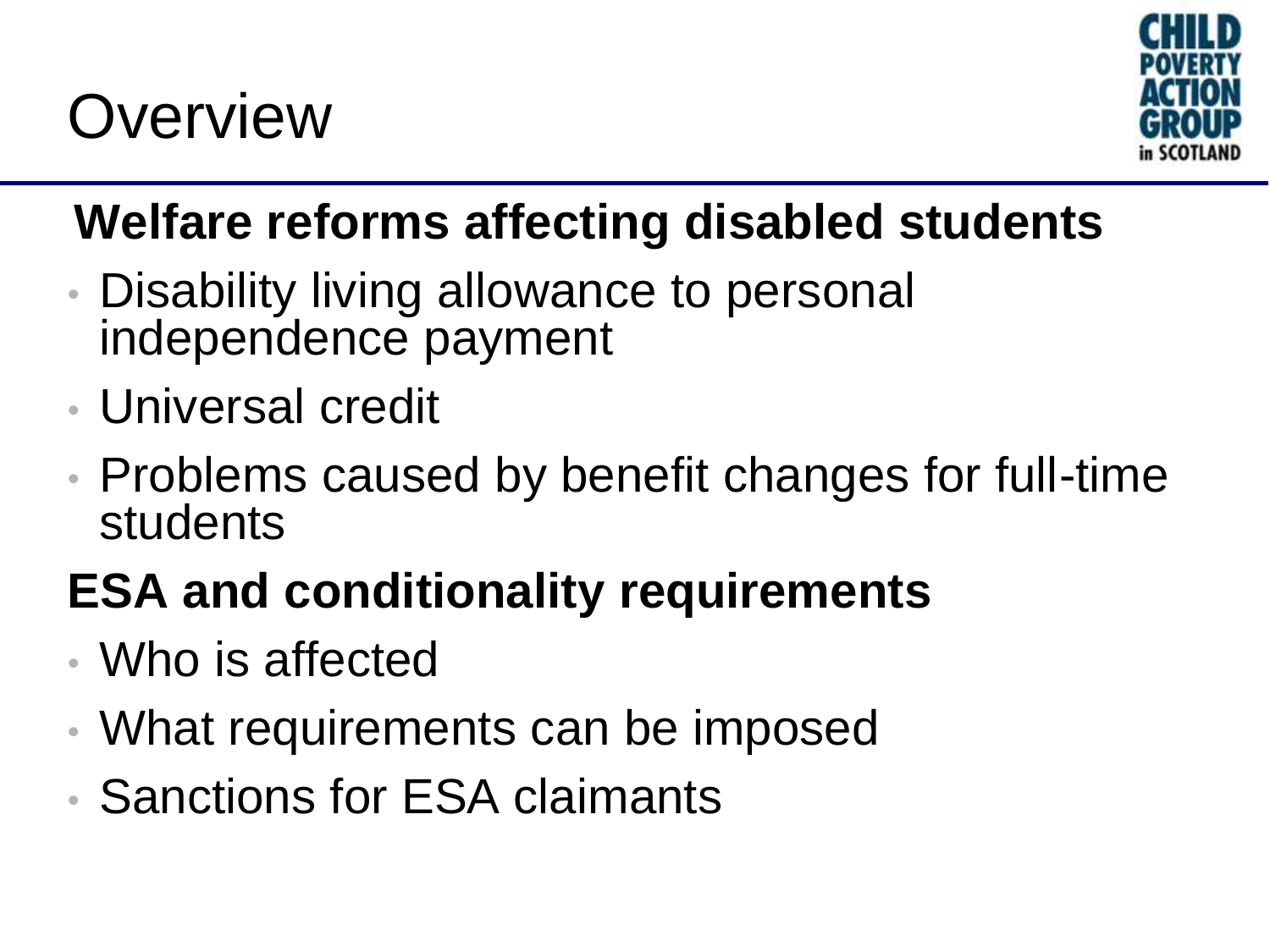### Welfare reform timeline



| Transfer from incapacity benefit to<br>employment and support allowance (ESA) | $2011 - 2014$ (?) |
|-------------------------------------------------------------------------------|-------------------|
| Housing benefit cuts (private tenants)                                        | April 2011 onward |
| Contributory ESA limited to a year                                            | May 2012          |
| Under-occupancy penalty – social housing                                      | <b>April 2013</b> |
| Council tax reduction scheme                                                  | <b>April 2013</b> |
| Scottish welfare fund                                                         | <b>April 2013</b> |
| Personal independence payment                                                 | <b>June 2013</b>  |
| Benefit cap                                                                   | <b>July 2013</b>  |
| Appeals process changes                                                       | October 2013      |
| Universal credit                                                              | November 2013     |
| <b>Transfer of DLA claimants to PIP</b>                                       | January 2014      |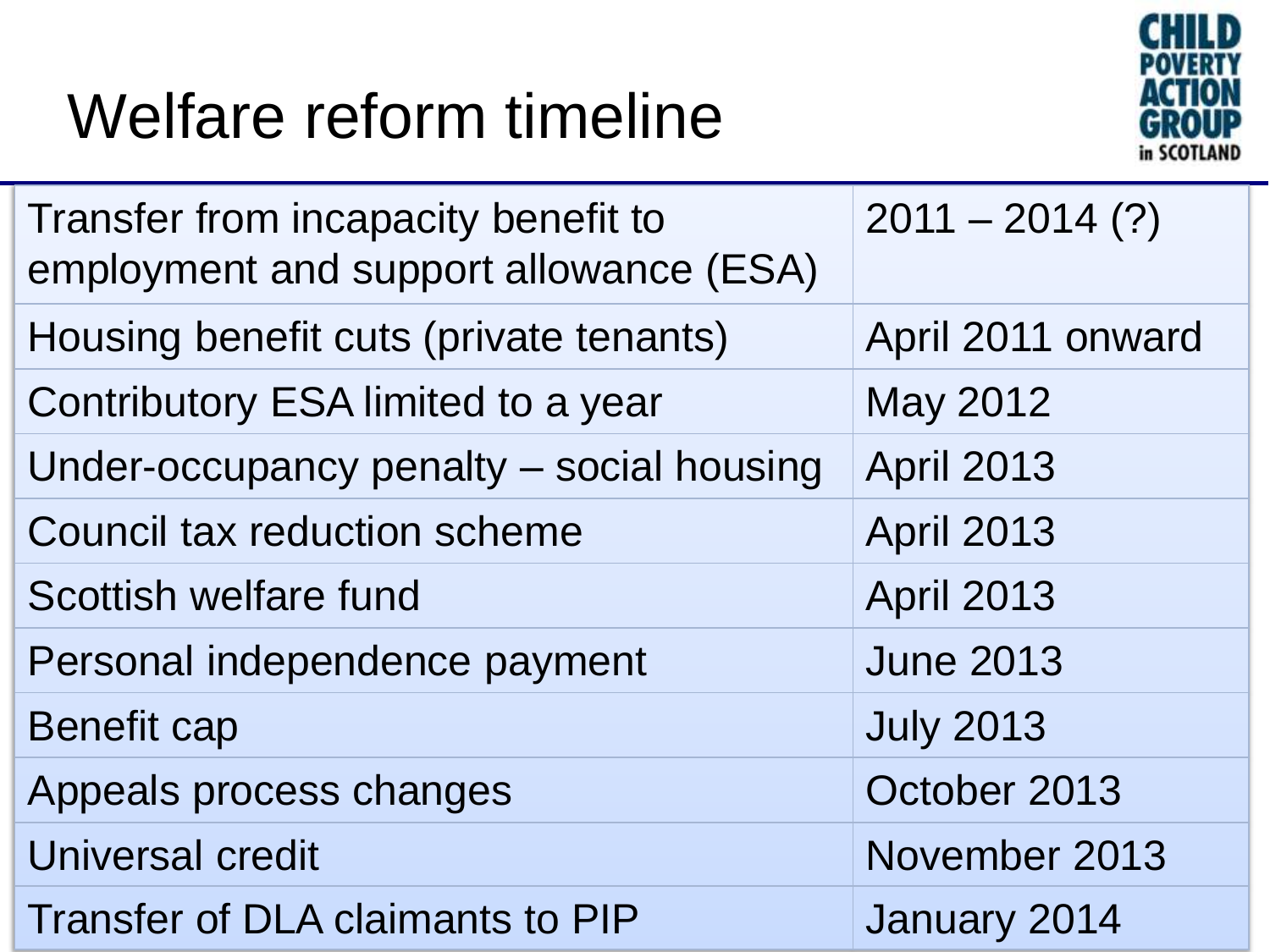

# Personal Independence Payment

- Replaces DLA for working age adults (16-64)
- Daily living and mobility components
- New points' based assessment, must score 8 points and needs must be expected to last 1 year



Personal Independence Payment

- Two–stage claim process and ATOS assessment
- Problems with introduction mean claims are taking 26 weeks to assess in many cases
- Projected that 90,000 less people in Scotland entitled than would have got DLA by 2018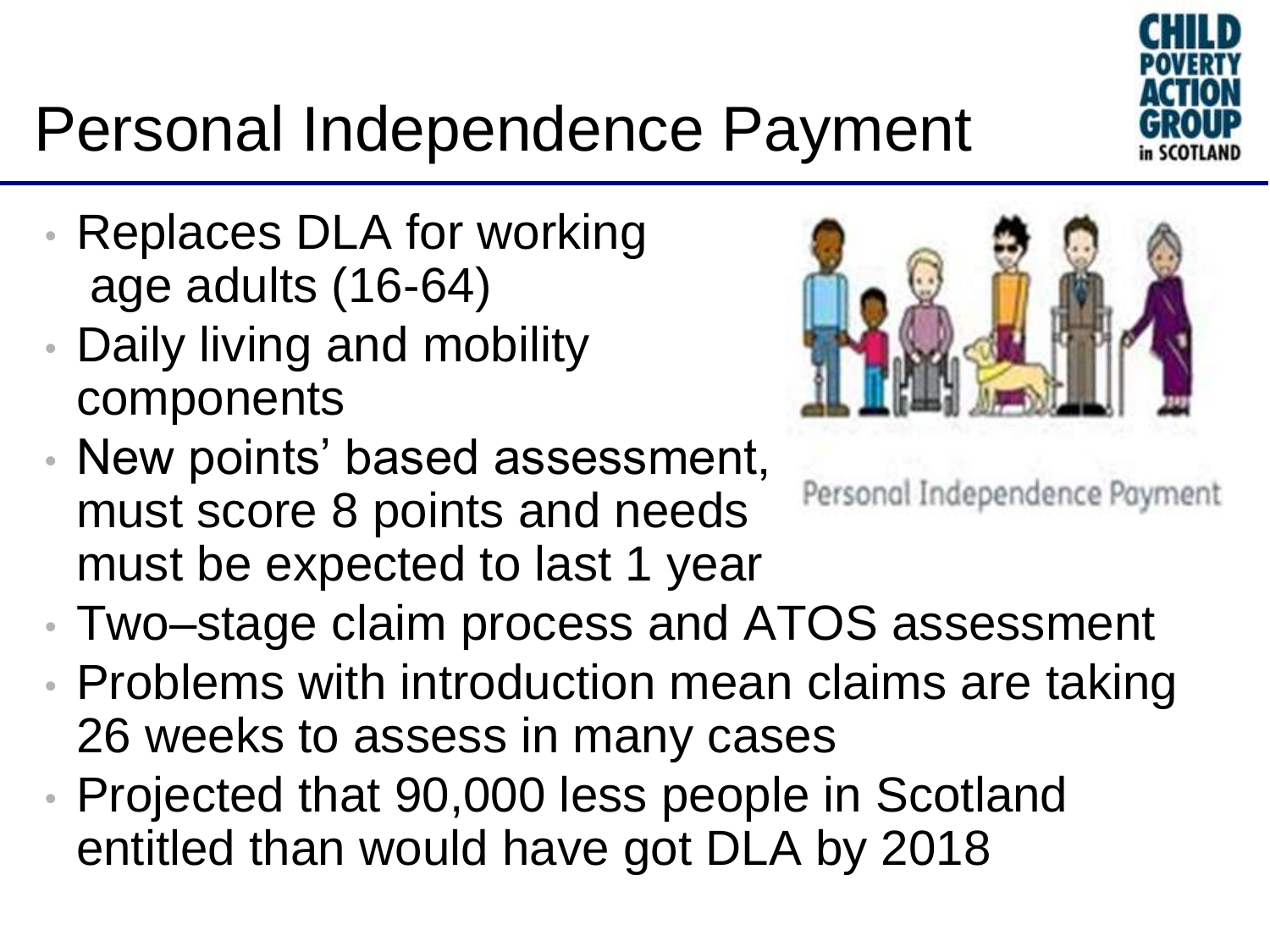

# PIP Daily living activities

| 1. Preparing food                                    | $0 - 8$  |
|------------------------------------------------------|----------|
| 2. Taking nutrition                                  | $0 - 10$ |
| 3. Managing therapy or monitoring a health condition | $0 - 8$  |
| 4. Washing and bathing                               | $0 - 8$  |
| 5. Managing toilet needs or incontinence             | $0 - 8$  |
| 6. Dressing and undressing                           | $0 - 8$  |
| 7. Communicating verbally                            | $0 - 12$ |
| 8. Reading and understanding signs, symbols & words  | $0 - 8$  |
| 9. Engaging with other people face to face           | $0 - 8$  |
| 10. Making budgeting decisions                       | $0 - 6$  |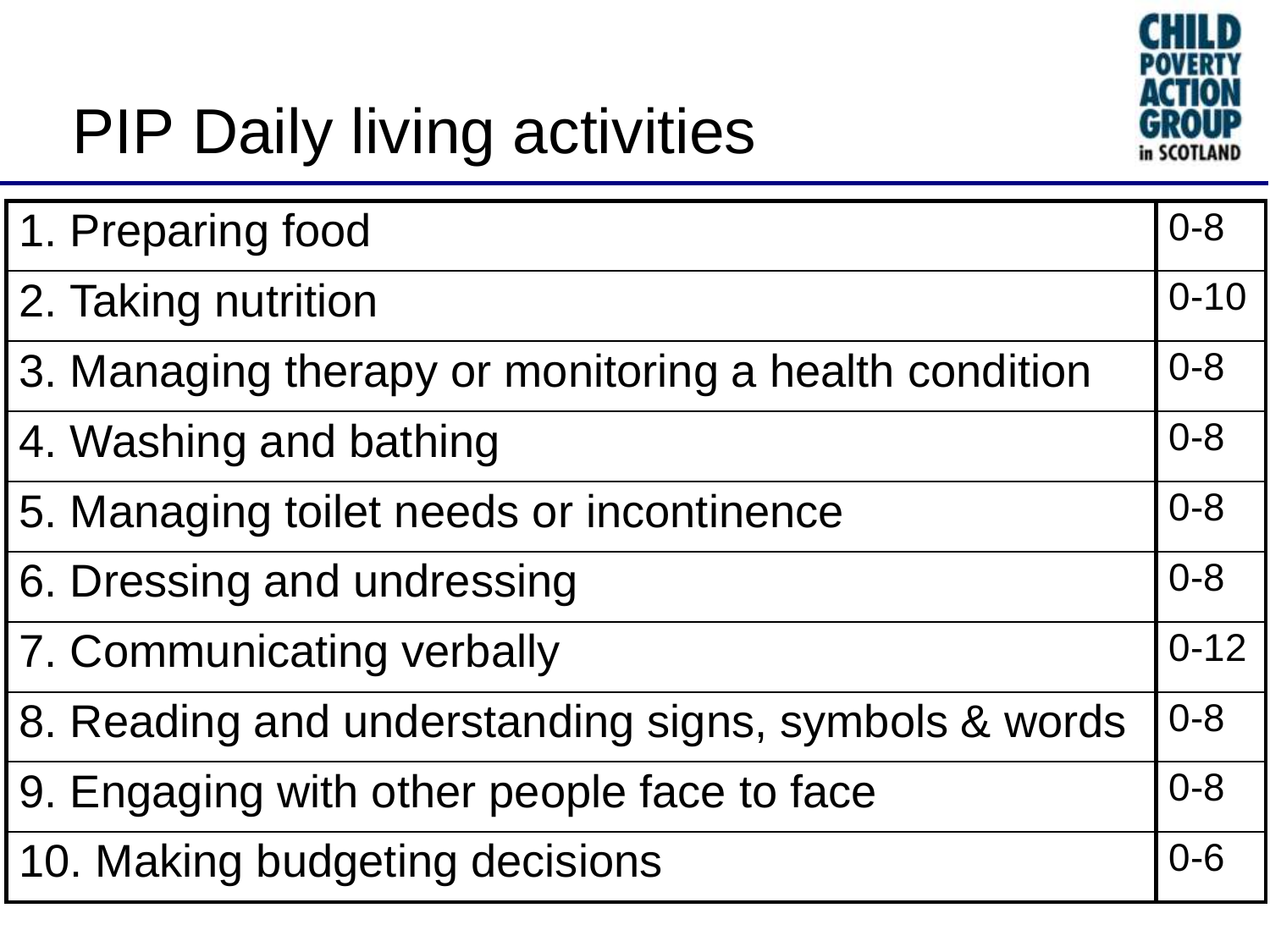

### PIP Mobility activities

| 1. Planning and following journeys | $10 - 12$ |
|------------------------------------|-----------|
| 2. Moving around                   | $ 0-12 $  |

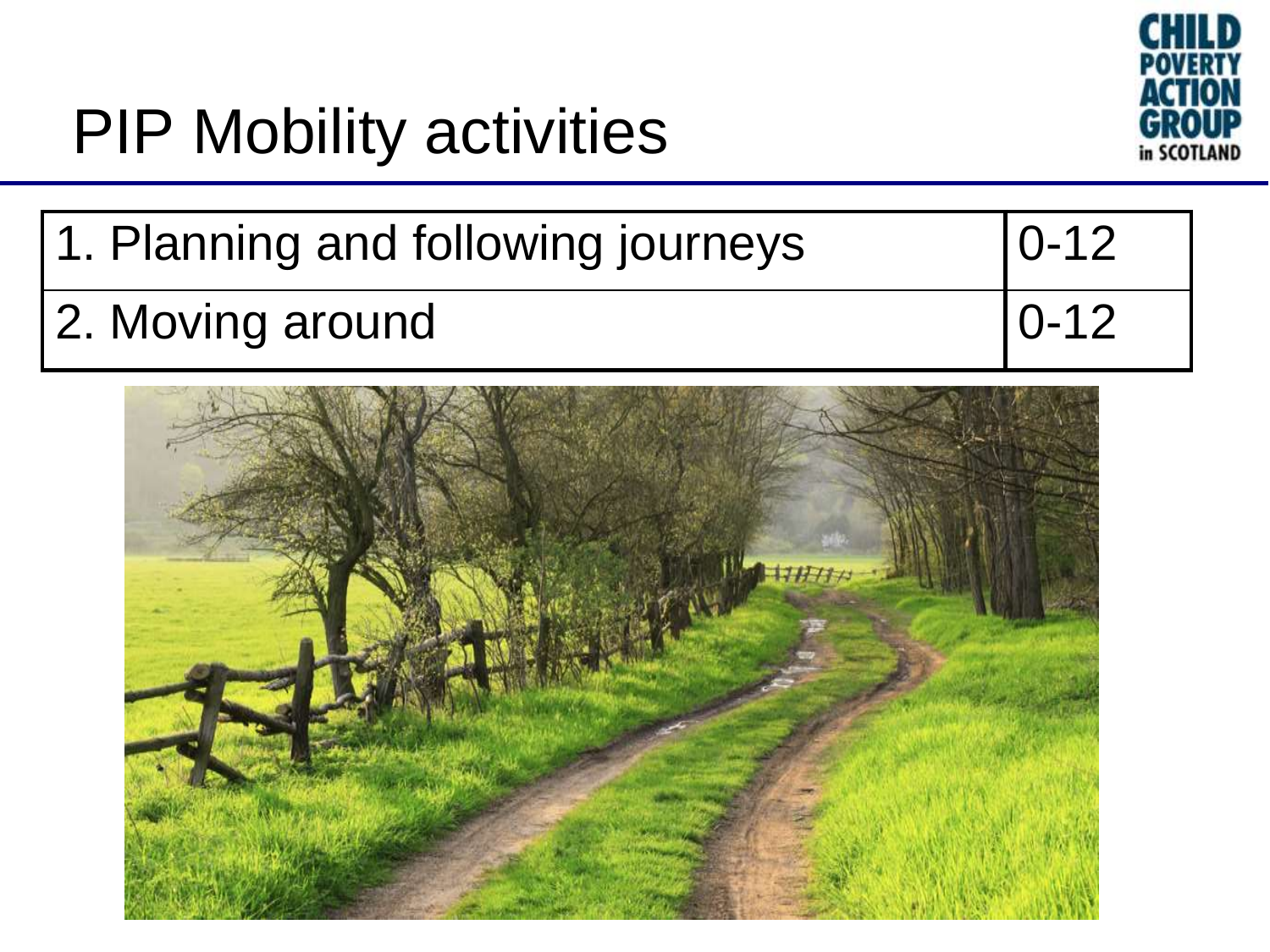

# The transfer from DLA to PIP

- Affects DG, EH, ML and TD postcodes at present
- Anyone reaching 16 (unless terminally ill)
- Anyone reporting a change of circumstances to DLA
- Anyone whose DLA award is ending (except under 16 or 65 by 8/4/13)
- Invited to claim PIP
- Must do so or DLA ends
- DLA ends when PIP decision made (whether awarded PIP or not)

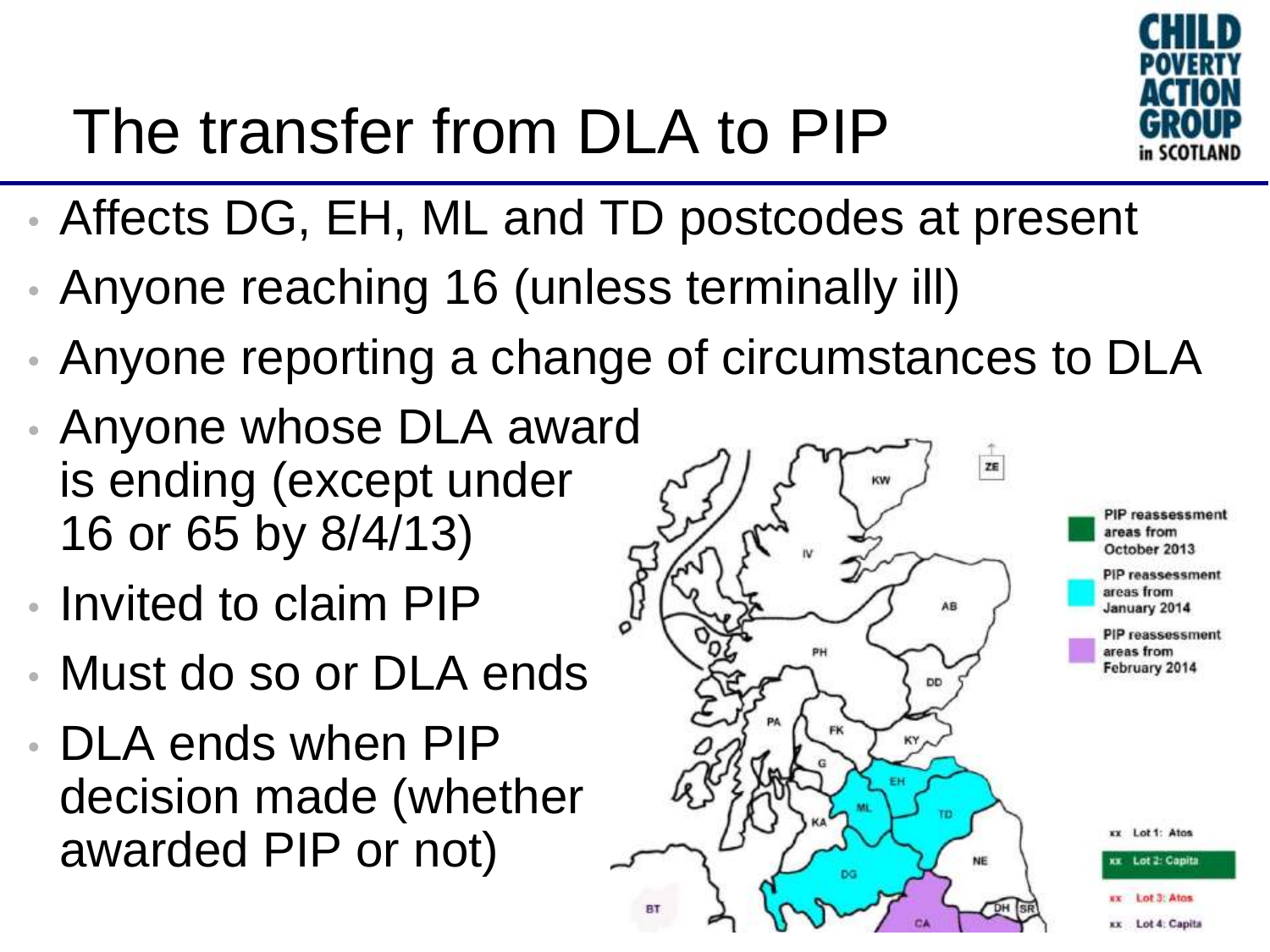

#### **If not entitled to PIP (or ESA)…**

- Must ask DWP to change their decision (one month time limit) before getting the right of appeal
- No time limit to consider request and no benefit paid
- Once DWP decides whether to change the decision, can appeal to the tribunal
- ESA paid at this point, but PIP not unless appeal succeeds
- May mean student cannot qualify for housing benefit either until wins their appeal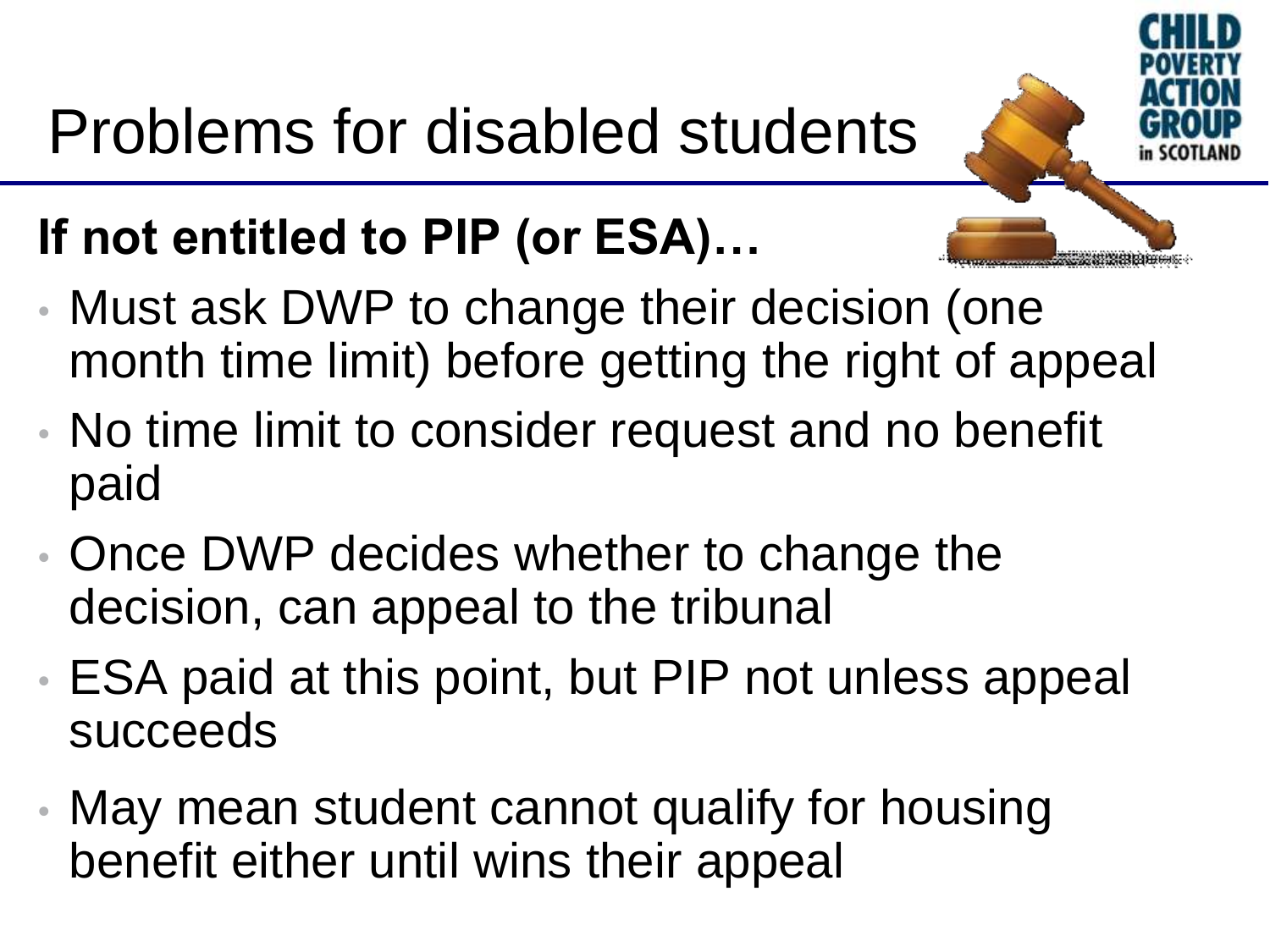# Universal Credit (UC)



- For some new working-age claimants near Inverness from November 2013 (not students)
- Some couples and families from later in 2014
- Expected to reach other parts of Scotland in 2016
- Replaces six benefits and tax credits with a single monthly payment (including rent)
- 'Simplified' extra amounts for disability
- Transfer of most claimants by the end of 2017
- Monthly assessment most student income reduces award (£110/month disregarded)

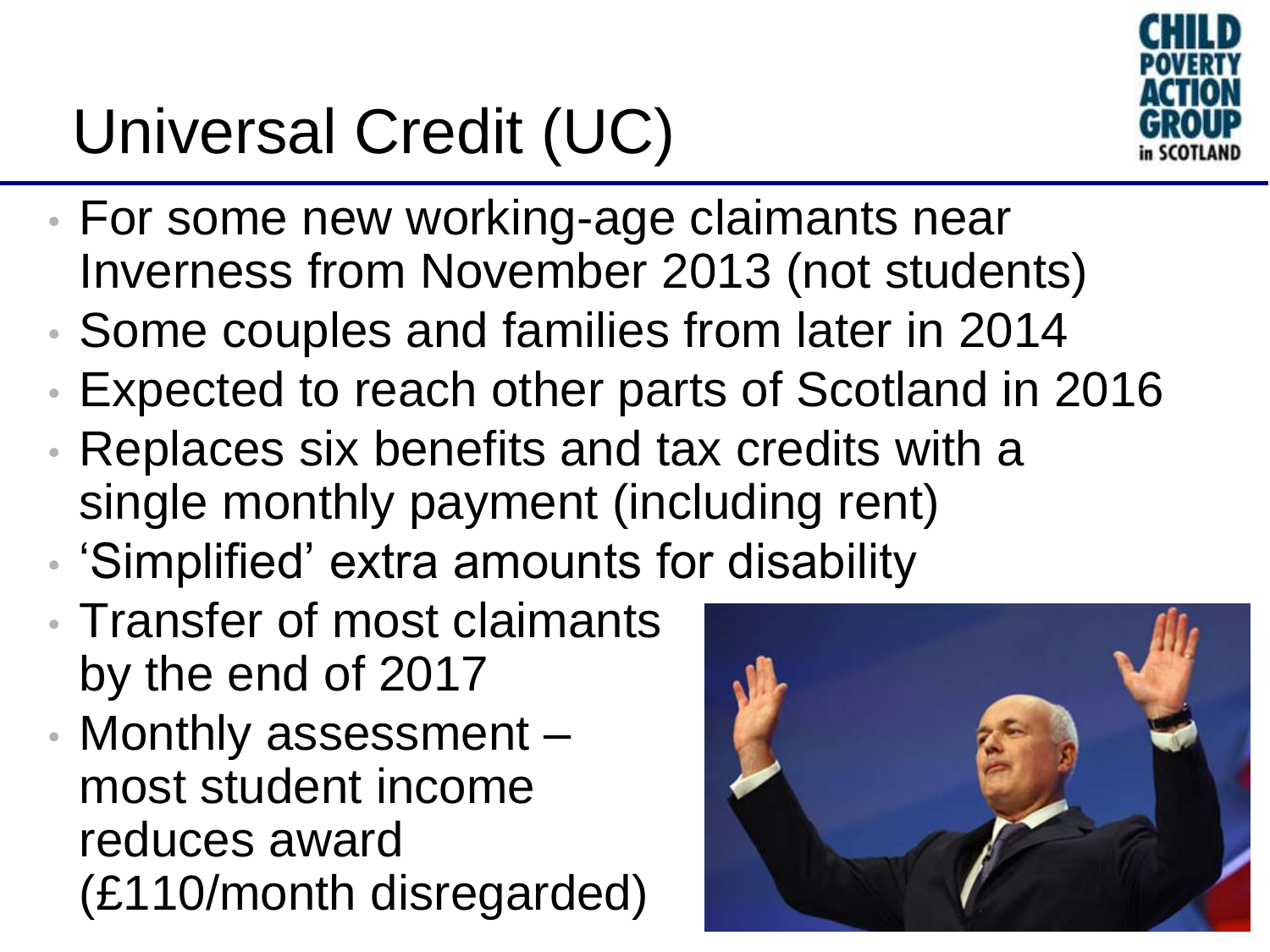

# Disabled students and UC

#### Definition of f/t student:

- − in non-advanced education over 12 hrs/week and have not yet reached 31 August after your 19th birthday
- − on a full-time course of advanced education,
- − on another full-time course for which you get a loan, grant or bursary is provided for your maintenance
- − (if none of the above apply) on a course which is not compatible with your work-related requirements
- Harder to qualify for most disabled students must pass ESA medical test AND get DLA/PIP
- Students with children qualify, as well as some other groups

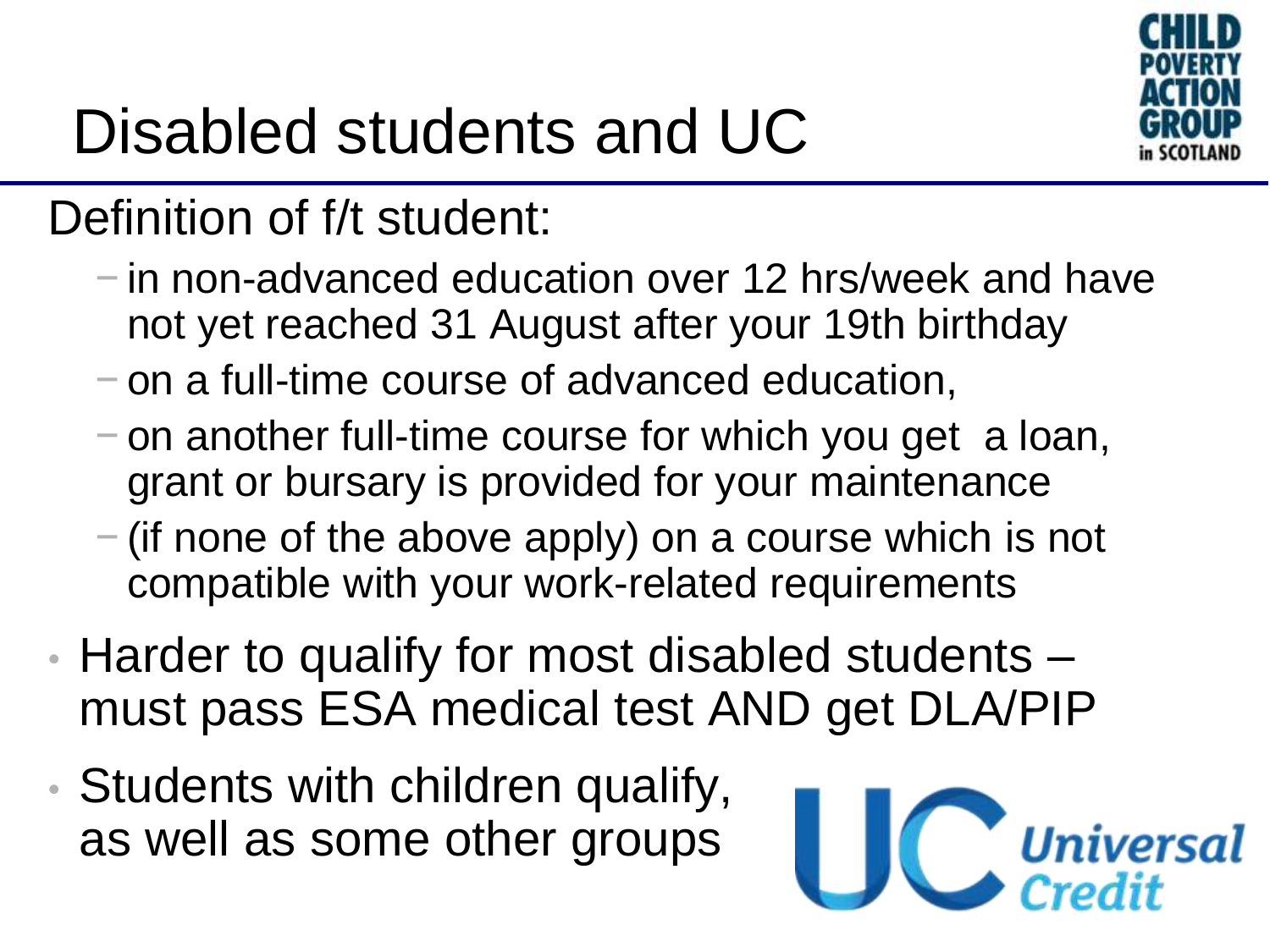

# Employment and Support Allowance

- Transfer from incapacity benefits to ESA had been due to finish by April 2014
- Tougher test than incapacity benefit updated several times since introduction
- New benefit structure divides into 'support' and 'work-related activity' group
- Contributory ESA time-limited to one year for most people
- Disabled full-time students transferred from income support receive protection from need to get DLA/PIP – if entitled to ESA
- Some disabled students treated passing the test for income-related ESA if getting DLA or PIP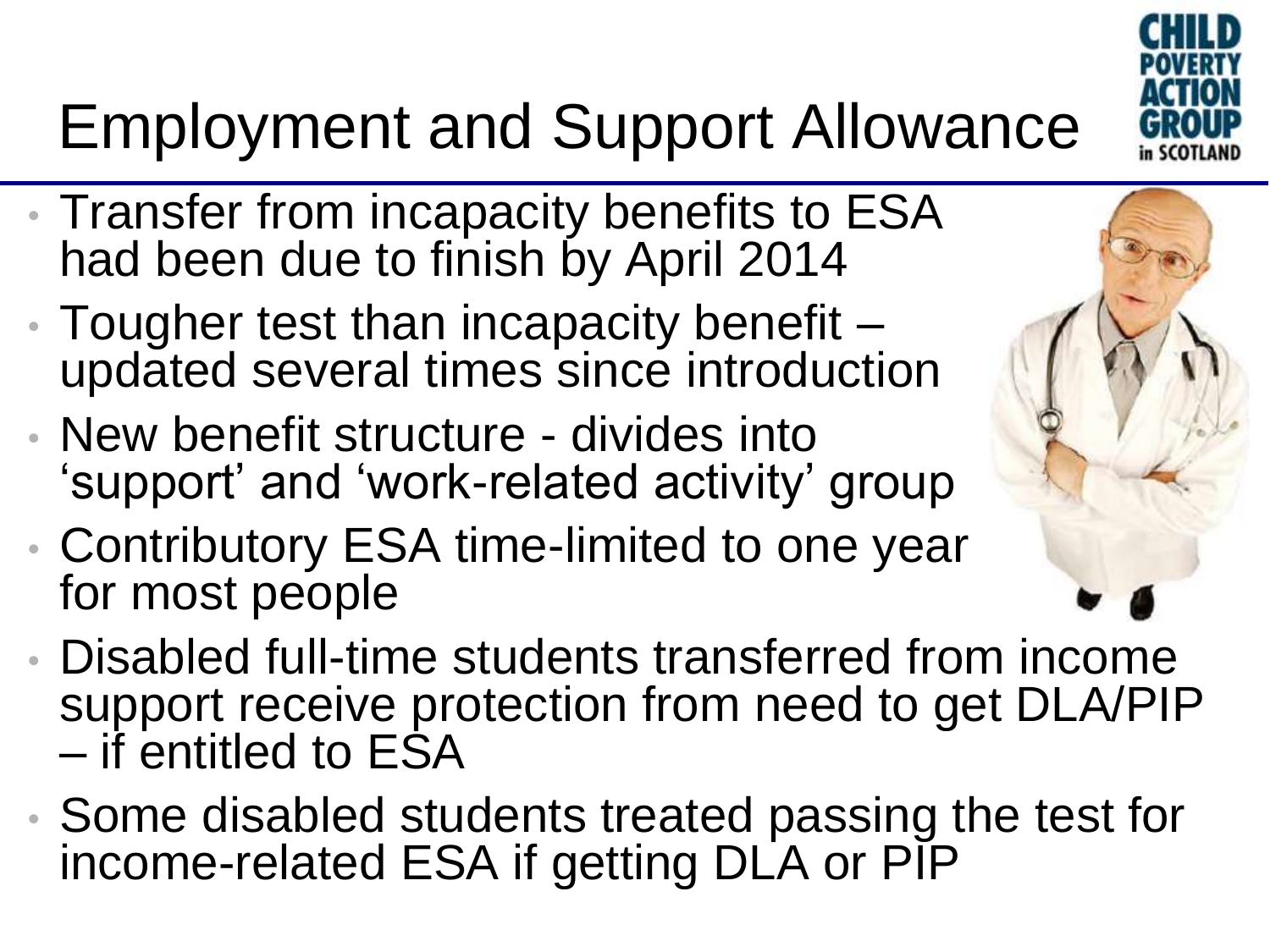

# Types of work-related requirements

| <b>Conditionality</b>           | <b>Detail</b>                                                                                                           |
|---------------------------------|-------------------------------------------------------------------------------------------------------------------------|
| No requirements                 |                                                                                                                         |
| Work-focused<br>interviews      | • Attend at correct time and place<br>Participate in discussions<br>$\bullet$                                           |
| Work-related<br>activity        | • Set out in Action plan<br>May be the Work Programme<br>$\bullet$<br>Could include unpaid work placements<br>$\bullet$ |
| Available for work              | May be able to restrict hours/times<br>$\bullet$<br>• Some groups don't need to be available<br>immediately             |
| <b>Actively seeking</b><br>work | • Number of steps taken important<br>Important to show what has been done<br>$\bullet$                                  |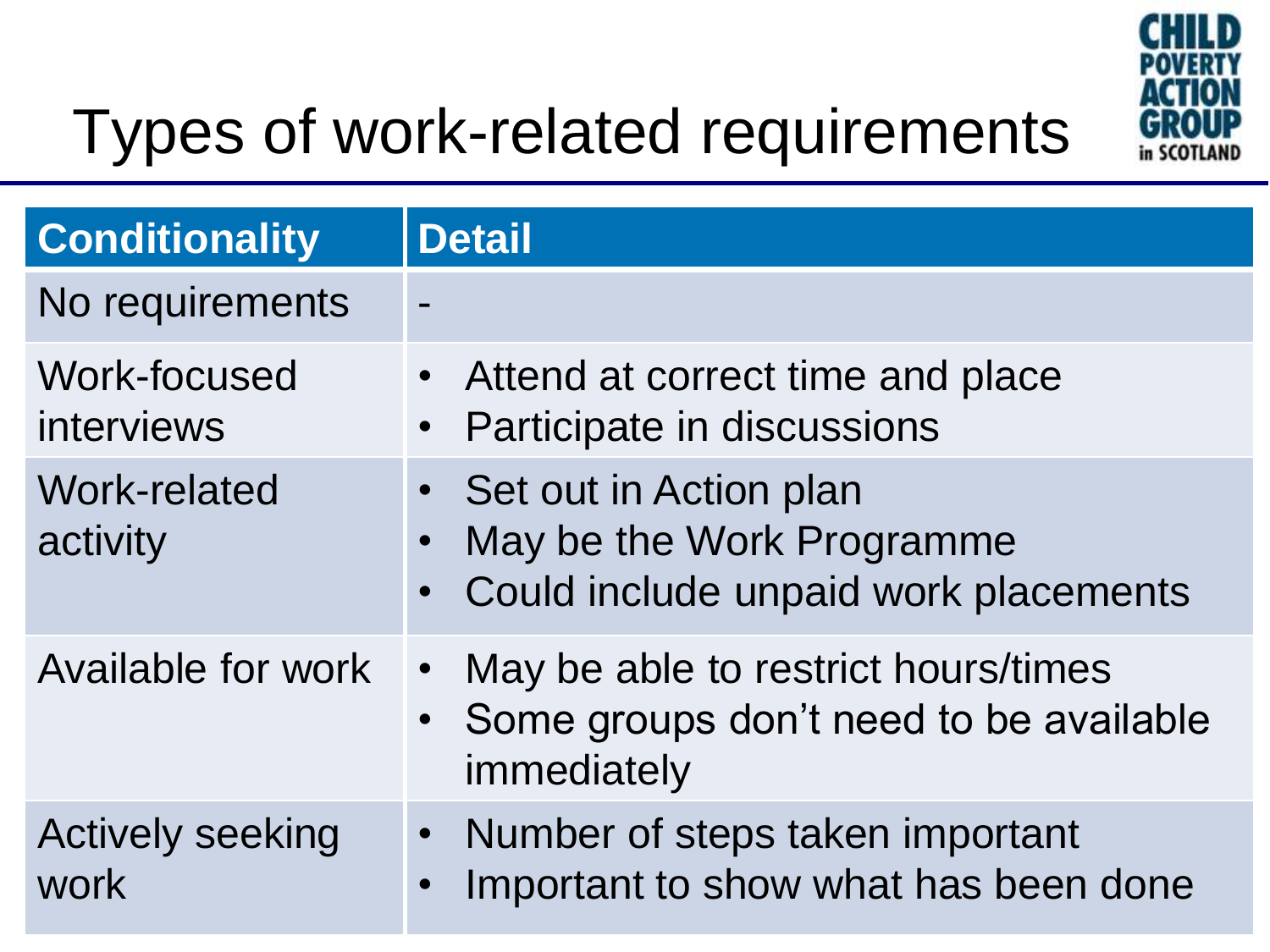

### Benefits and work-related requirements

| <b>Conditionality</b>                      | <b>Benefits</b>                                                                                                                                             |
|--------------------------------------------|-------------------------------------------------------------------------------------------------------------------------------------------------------------|
| No requirements                            | Housing benefit and tax credits<br>Disability and carers benefits<br><b>ESA (support group)</b><br>Income support (lone parent of child $\langle 1 \rangle$ |
| Work-focused<br>interviews                 | Income support<br>ESA (WRAG)<br><b>JSA</b>                                                                                                                  |
| <b>Work-related activity</b>               | Income support (lone parent of child 3-4)<br><b>ESA (Not carers)</b><br><b>JSA</b>                                                                          |
| Available for and<br>actively seeking work | JSA (all claimants to an extent)                                                                                                                            |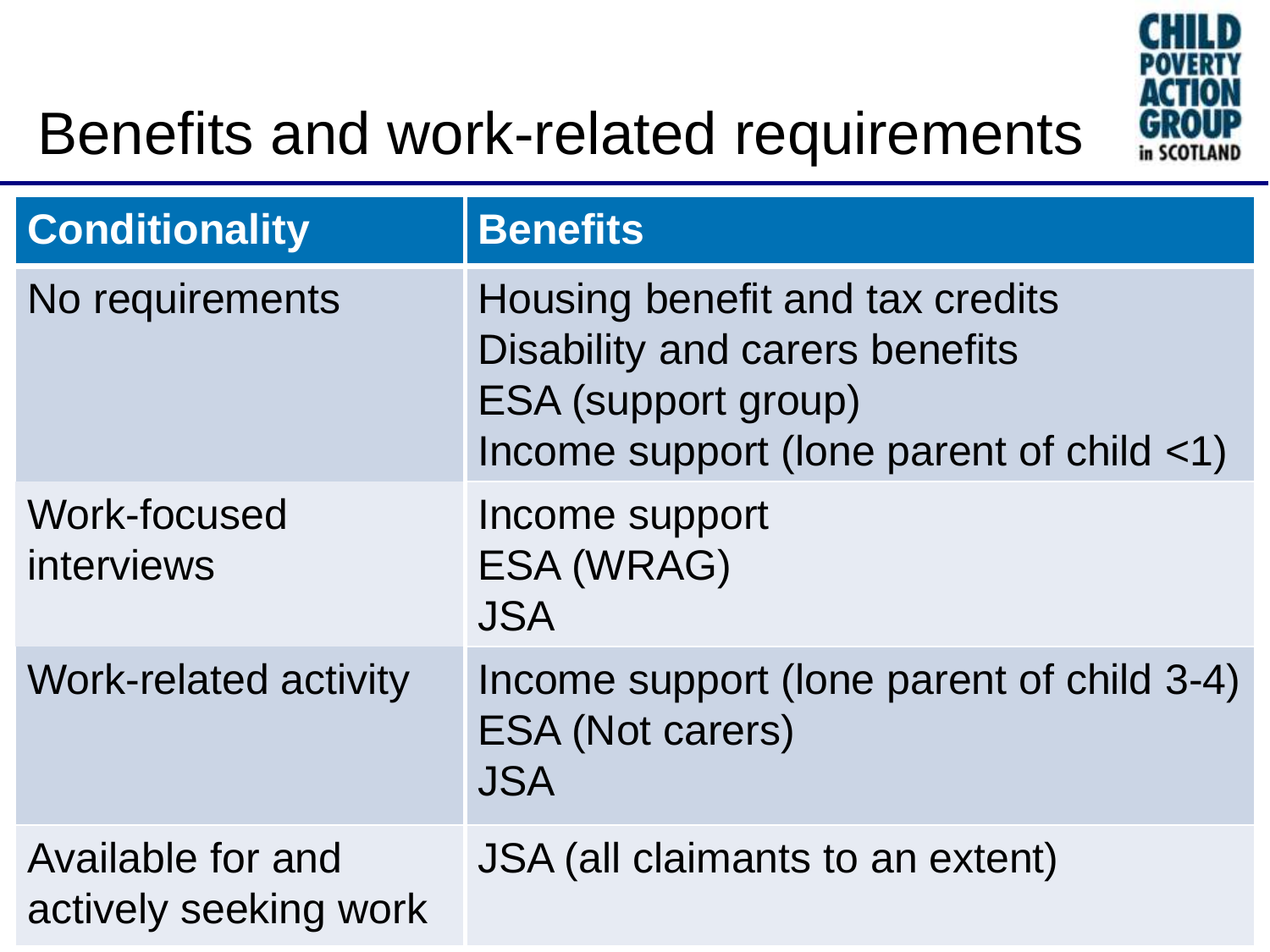

Unless in the support group, an ESA claimant must:

- Take part in work-focused interviews; &
- Undertake work-related activity
- When universal credit is introduced, similar rules apply, but 'work-related activity' becomes 'work preparation' – same kind of things
- Note universal credit is claimed jointly by both of a couple – both may have conditionality requirements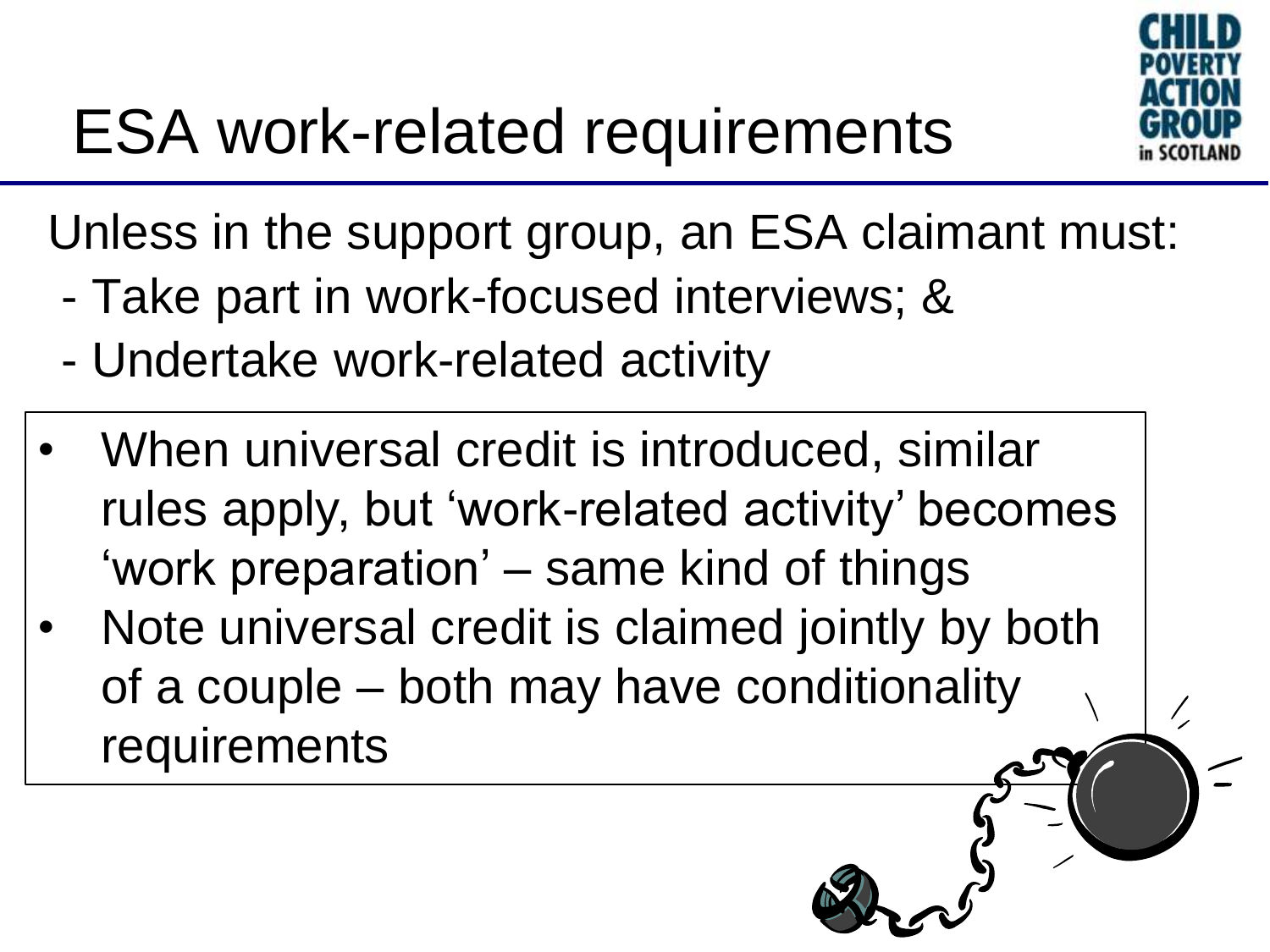

### ESA work-focused interviews



- Do not apply to:
	- − support group
	- − lone parents of a child under 1
	- − claimants over pension credit age
	- Consider prospects for getting work:
		- − identify training, education, rehabilitation, etc to improve prospects
		- − identify future work opportunities relevant to needs and abilities

Can be **deferred** if not of assistance/appropriate Can only be **waived** if starting work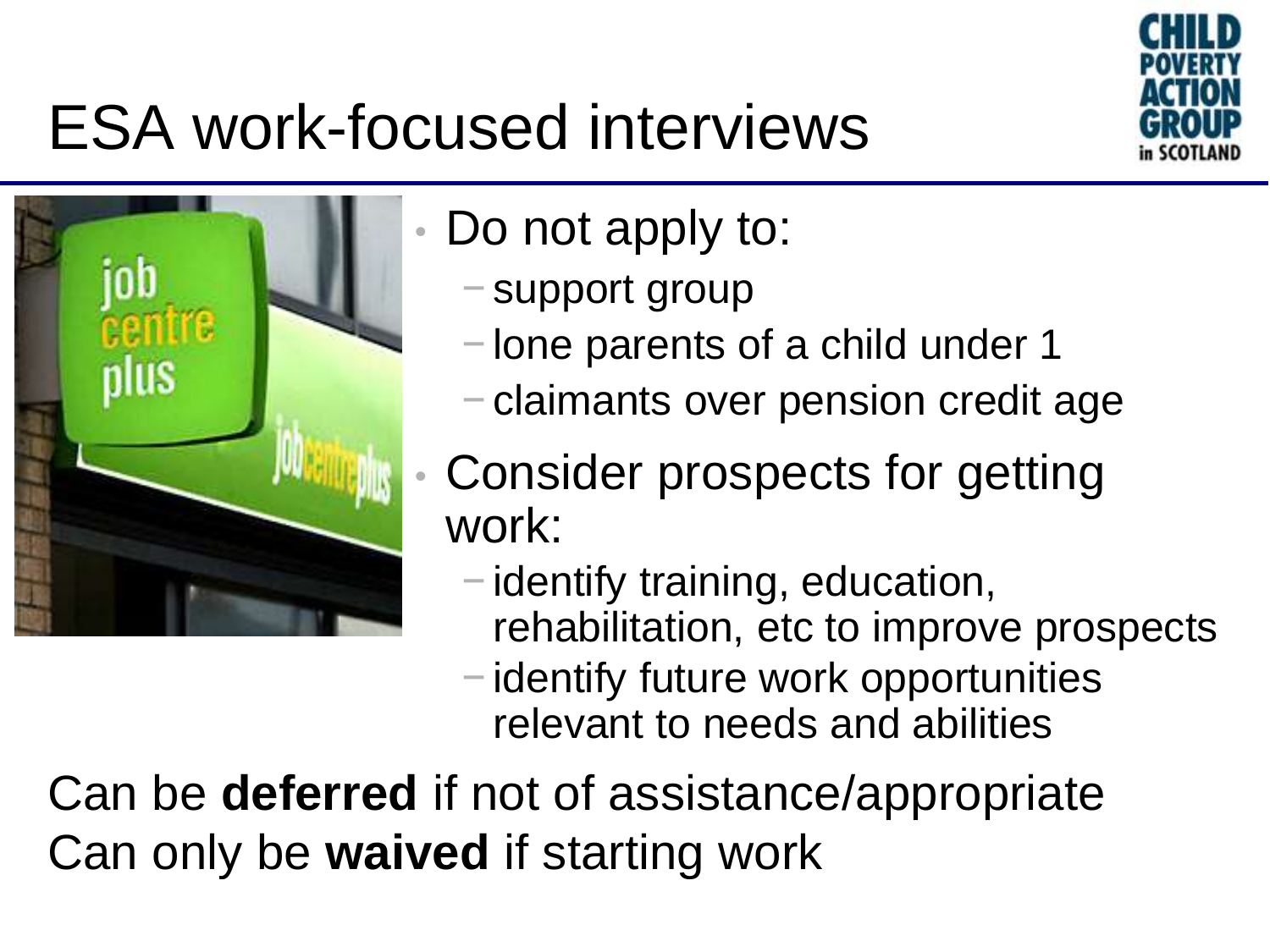ESA work-related activity



- Work-related activity must be reasonable in view of a claimant's circumstances;
- It **cannot** require a claimant to:
	- − apply for a job;
	- − undertake work;
	- − or undergo medical treatment
- Does not apply to:
	- −A lone parent of a child under 3; or
	- − claimant entitled to carer's allowance/premium
- May be a referral to the Work Programme
- Little further detail of what the Work Programme does/claimants can be asked to do

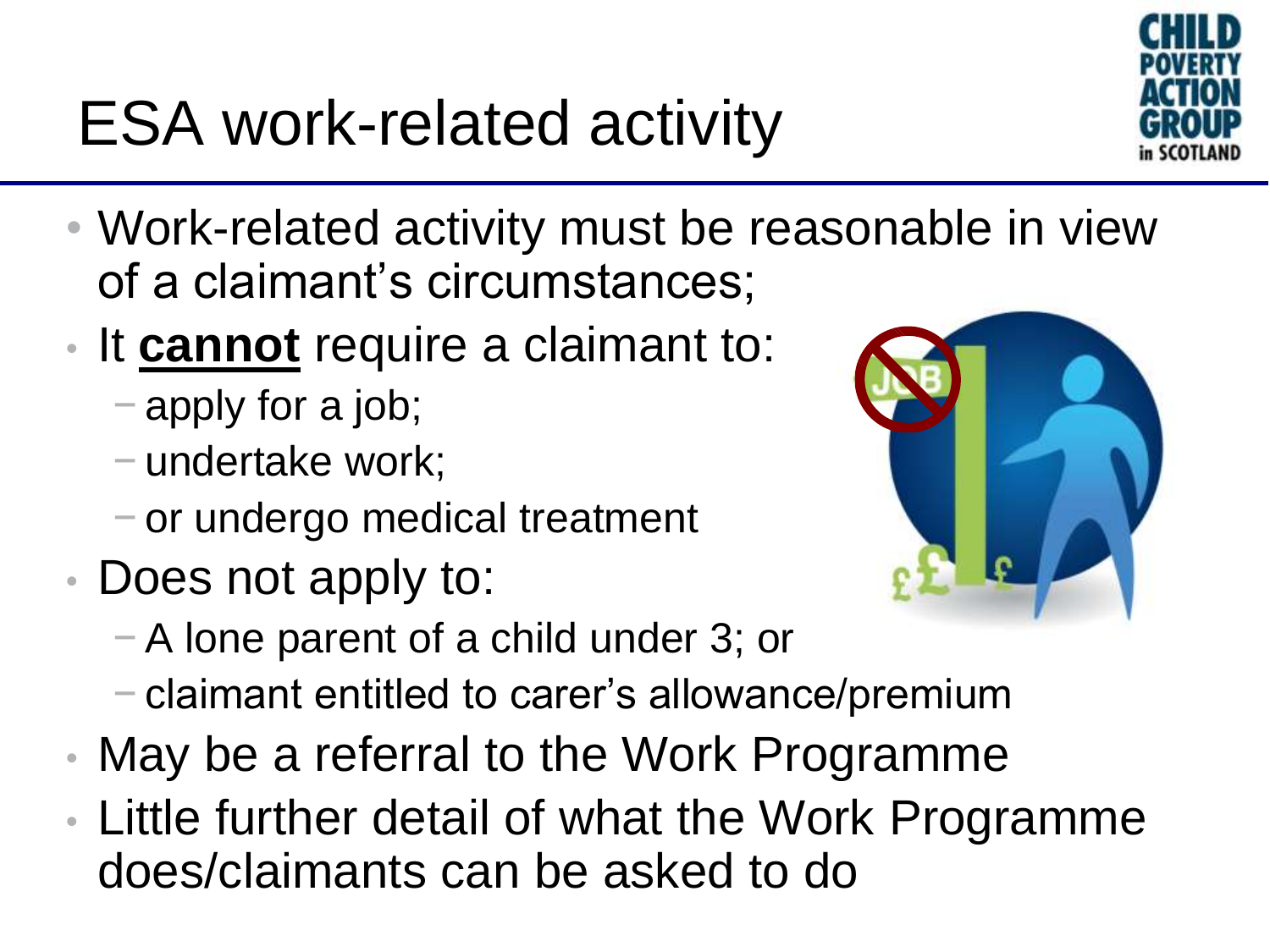

### ESA sanctions

- New, harsher rules introduced from December 2012
- To avoid sanction normally need to show 'good cause' for failure to comply with requirements within 5 days – can still challenge decision if not managed this
- **Sanction amount:** single personal allowance (£72.40 a week)
- **Sanction duration:** until comply or agree to comply, plus an extra period of
	- − 1 week if no previous failure in last year
	- − 2 weeks if 1 previous failure in last year
	- − 4 weeks if 2 or more previous failures, most recent under a year ago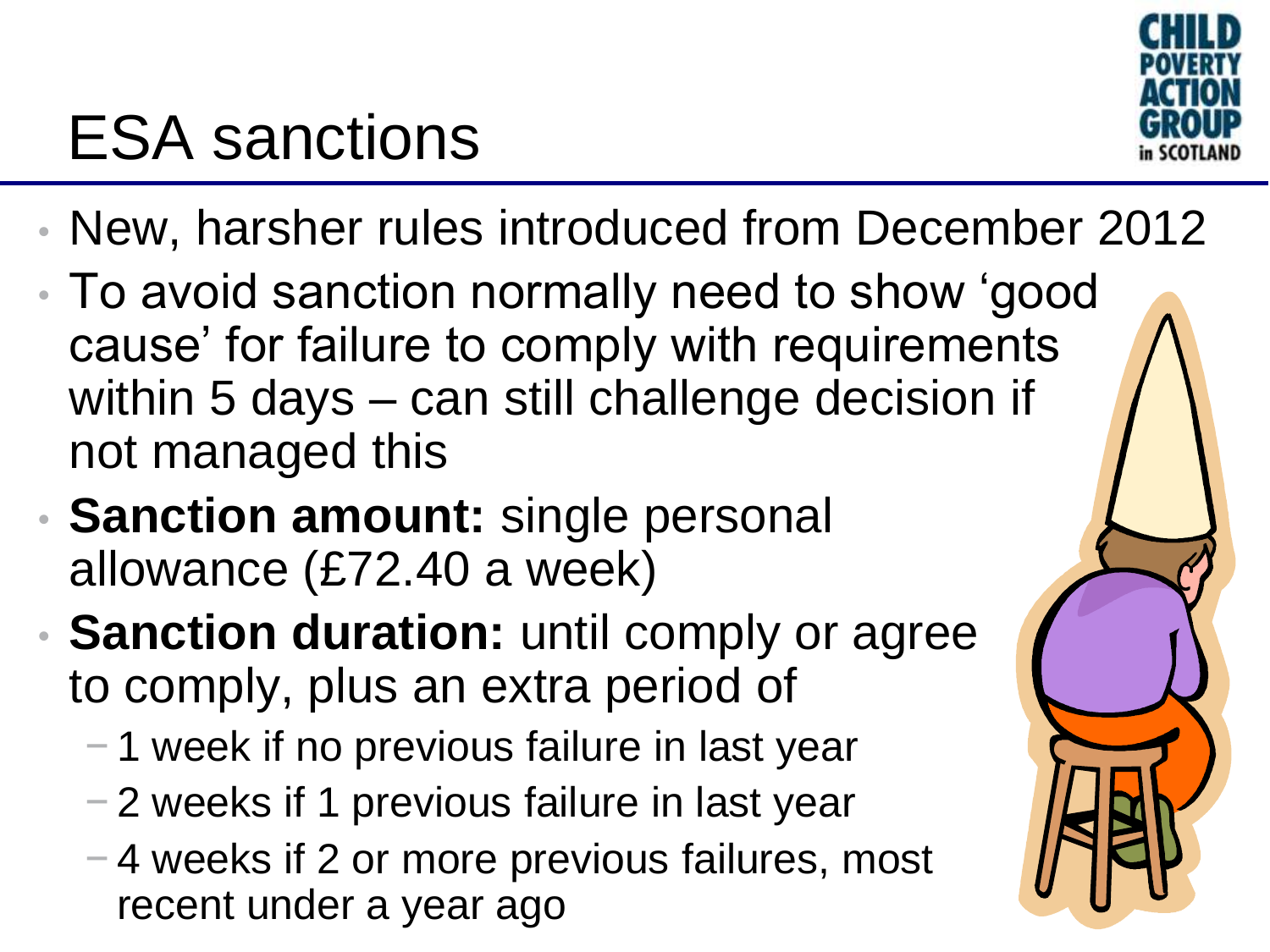

# ESA hardship payments

#### **£43.45 pw paid to sanctioned claimants if:**

- entitled to income-related ESA
- apply with supporting information and evidence
- DWP consider claimant, or claimant's child or partner will be in hardship if no payment is made, based on everyday meaning of 'hardship' and taking account of:
	- whether partner or family entitled to extra disability amounts
	- substantial risk of no or substantially reduced access to essential items
	- length of time hardship likely to continue
- No account taken of benefits for children

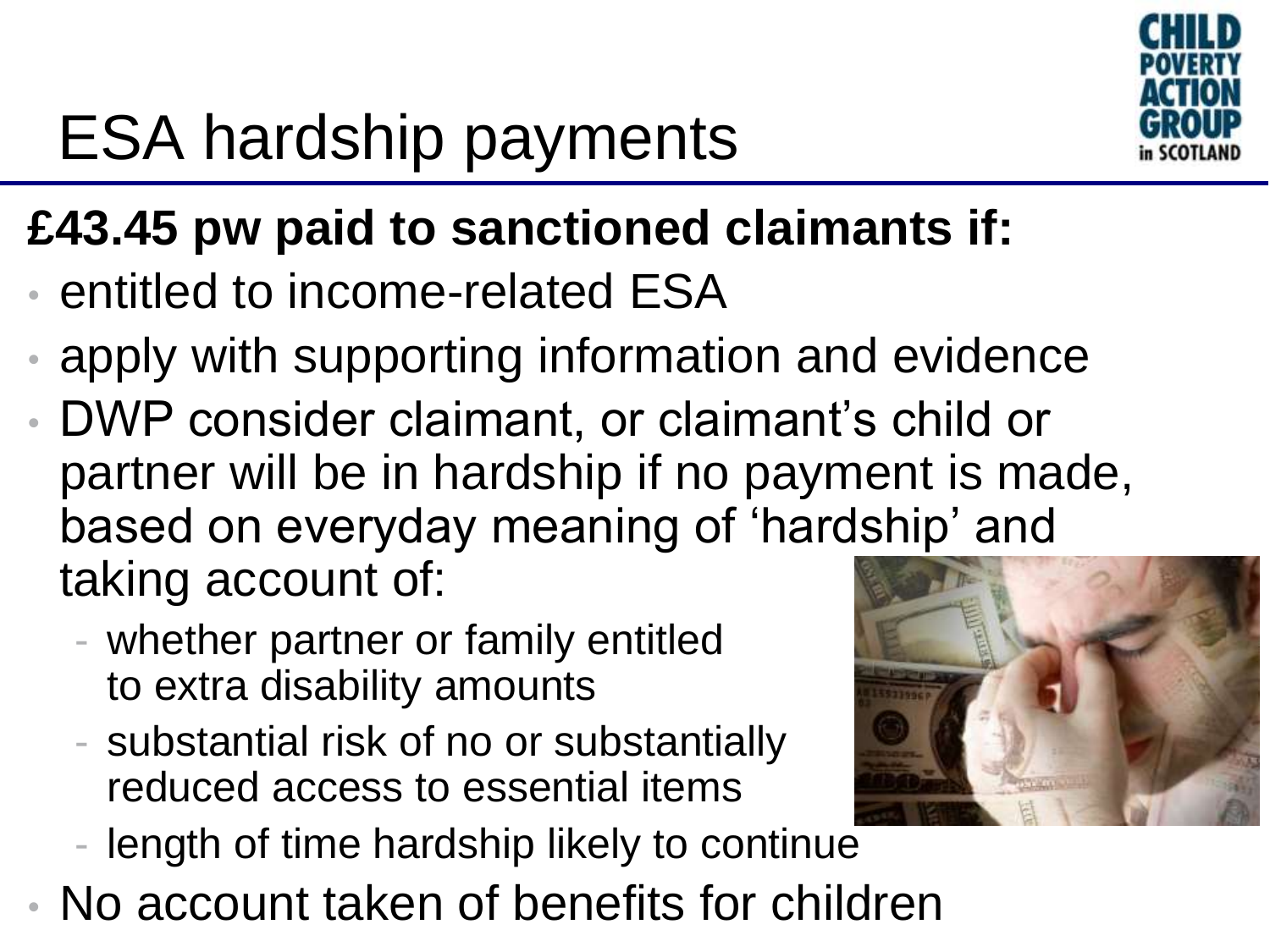### CPAG advice line





Do you work with clients who have questions about benefits, tax credits or welfare reform?

Advice line for frontline advisers and support workers in Scotland **©01415520552** Monday - Thursday 10am - 4pm Friday 10am - 12 noon advice@cpagscotland.org.uk